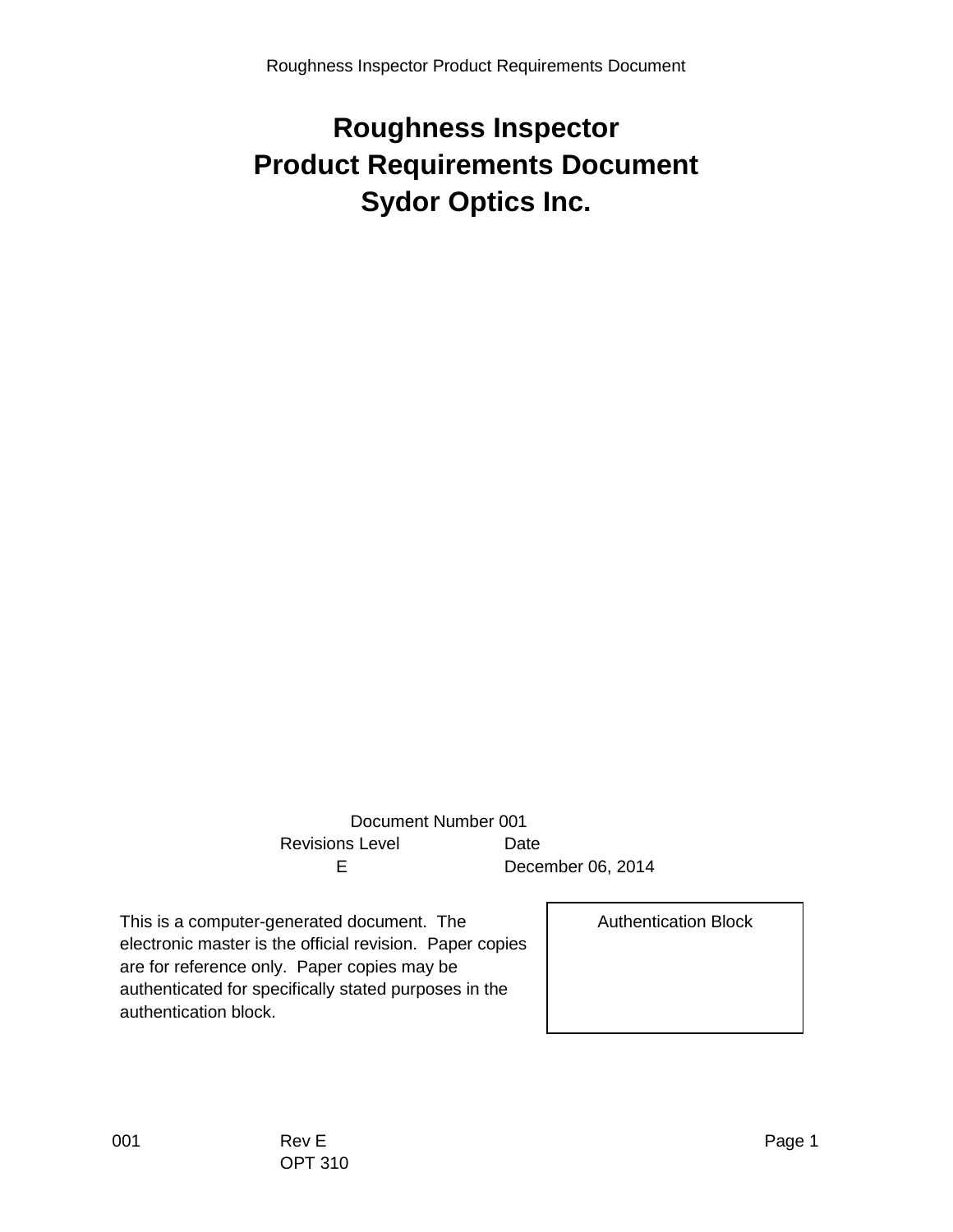#### Roughness Inspector Product Requirements Document

| Rev | Description                          | Date           | Authorization |
|-----|--------------------------------------|----------------|---------------|
| A   | Release                              | $10 - 24 - 14$ | TWI           |
| B   | Revision to parameters of the system | $11 - 07 - 14$ | <b>TWI</b>    |
| C   | Changes to Conceptual design, budget | $11 - 16 - 14$ | <b>TWI</b>    |
| D   | Name change, added/edited sections   | 12-06-14       | TWI           |
| Е   | <b>Slight Wording Change</b>         | 12-08-14       | TWI           |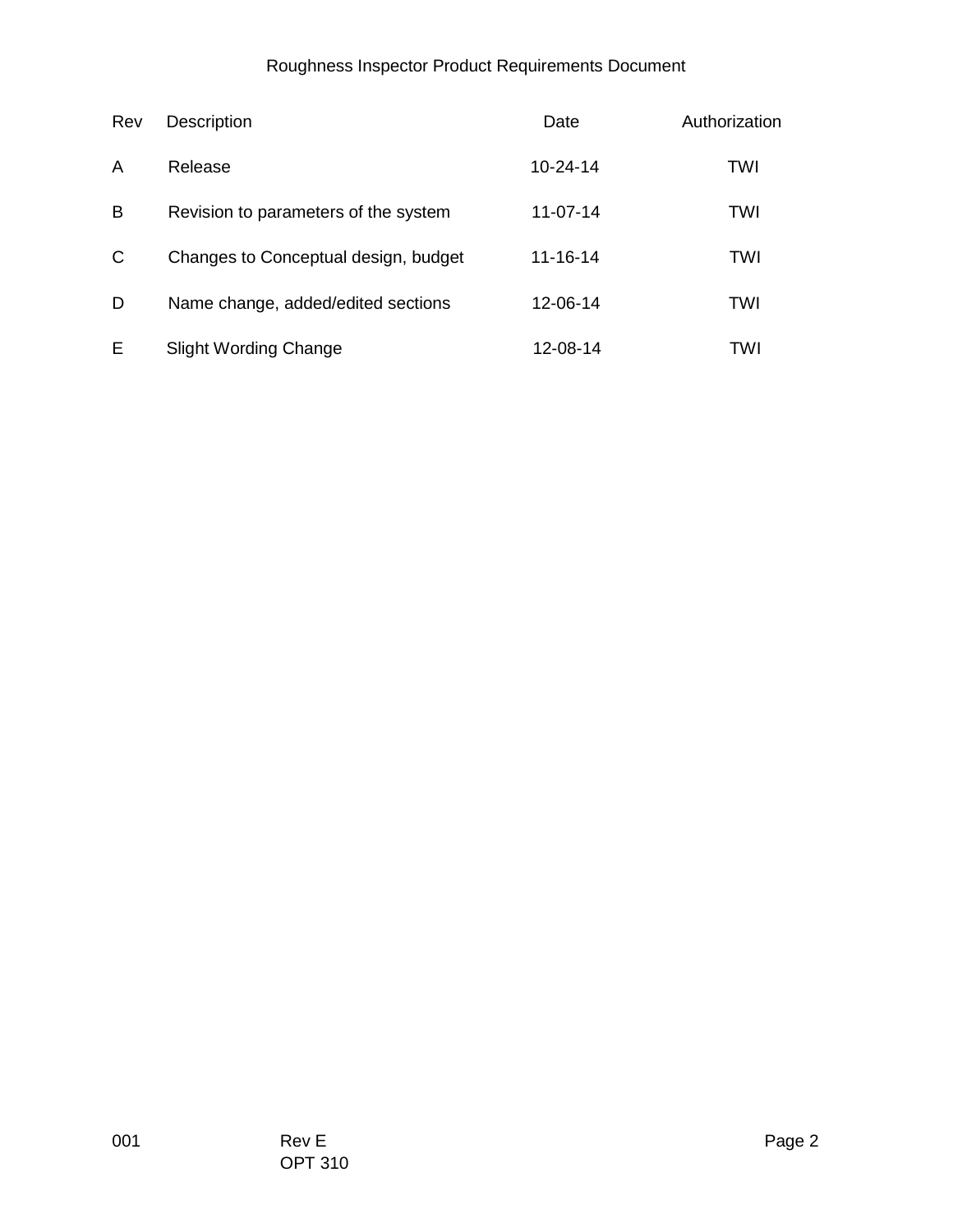The Roughness Inspector is a customer driven product. As such its design inputs were derived from the needs of our customer Sydor Optics INC.

# **Vision:**

The product vision is:

In process metrology system to determine the grade of the optic by examining the surface roughness of optical flats.

## **Environment:**

As a laboratory instrument, it needs to operate in the following environment:

 **Temperature** 55-85 °F - safe operation 65-75 °F - Meets Specifications **Relative Humidity** Non-condensing – safe operation

The instrument will be in a production laboratory environment .Wall power is necessary; a computer network or modem connection is an option. The instrument should not be damaged by contact with the part under test. It should not be damaged by standard optical cleaning compounds and procedures. The instrument and it's supporting devices should take no more room than a standard workbench. The system process should be rugged and easily used by a trained technician. Background light should be minimized either by being in a dim room or placed inside of a box to block out large amounts of background light.

## **Fitness for use:**

The system will:

Be restricted to the measurement of flat surfaces.

Be able to test multiple size and shape parts. Including but not limited to a 13 inch disk, 200mm disk, a 6'' x 4.3'' pentangle, and a 4.3'' x 3.2'' rectangle. With thicknesses ranging from 1 - 9.5 mm.

Be able to be used by a trained technician.

Be able to characterize the part in 5 minutes or less per optical surface.

Be non-destructive to the surface under test.

Be able distinguish the threshold between standard and laser grade.

#### It is desirable that:

Be able to distinguish the threshold between standard grade and failed.